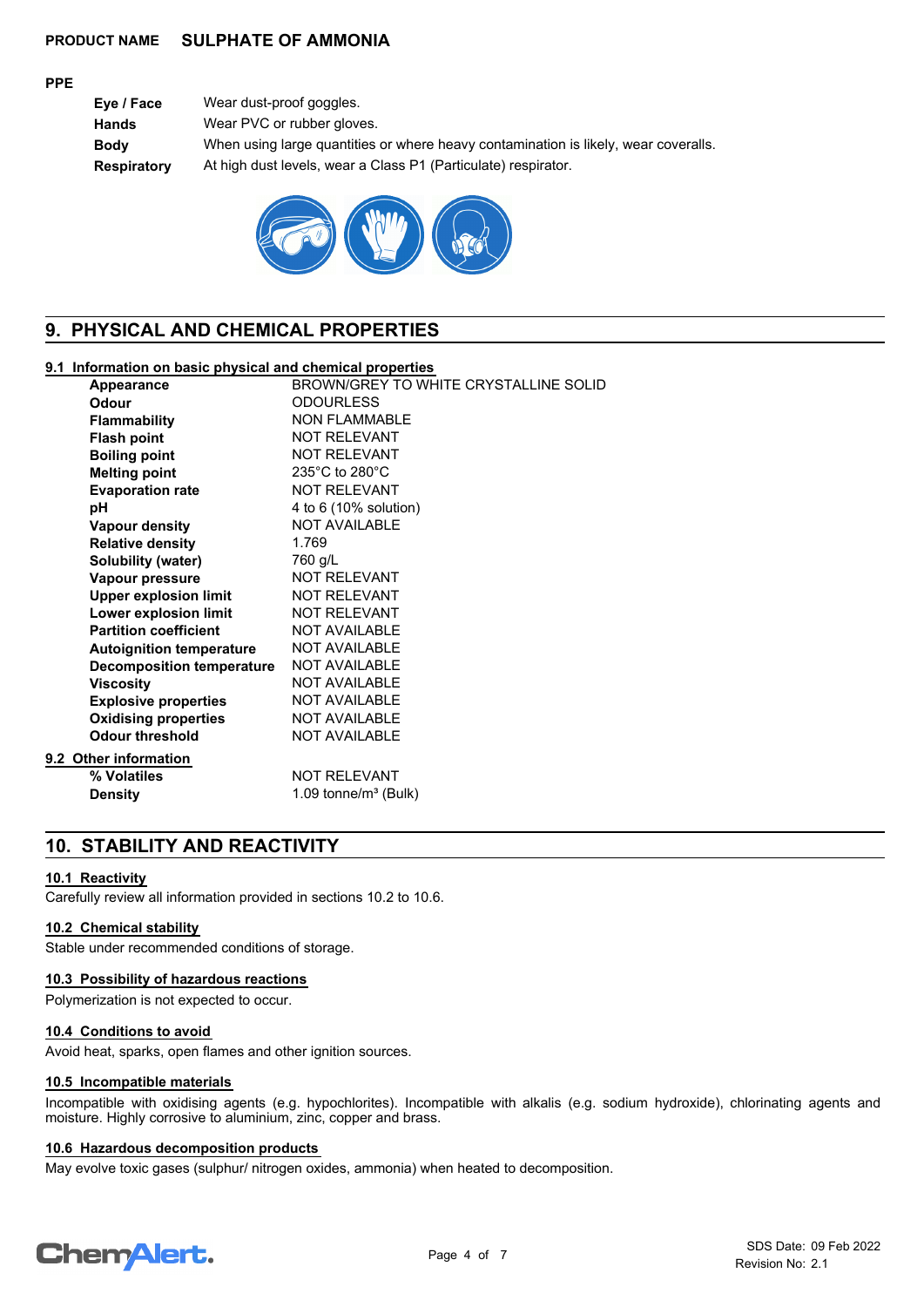### **11. TOXICOLOGICAL INFORMATION**

#### **11.1 Information on toxicological effects**

**Acute toxicity**

May be harmful if swallowed. Ingestion of large quantities may result in nausea, vomiting and gastrointestinal irritation.

#### **Information available for the ingredients:**

| Ingredient                         |                                                                                                                                                                                                              | Oral LD50         | <b>Dermal LD50</b> | <b>Inhalation LC50</b>   |
|------------------------------------|--------------------------------------------------------------------------------------------------------------------------------------------------------------------------------------------------------------|-------------------|--------------------|--------------------------|
| AMMONIUM SULPHATE                  |                                                                                                                                                                                                              | 4,250 mg/kg (rat) | > 2000 mg/kg (rat) | $\overline{\phantom{a}}$ |
| COBALT (II) SULPHATE HEPTAHYDRATE  |                                                                                                                                                                                                              | 424 mg/kg (rat)   |                    |                          |
| NICKEL SULPHATE                    |                                                                                                                                                                                                              | 275 - 500 mg/kg   | --                 | 2.48 mg/L $(rat)$        |
| Skin                               | Based on available data, the classification criteria are not met. Prolonged skin contact may cause temporary<br>irritation.                                                                                  |                   |                    |                          |
| Eye                                | Based on available data, the classification criteria are not met. Direct contact with eyes may cause temporary<br>irritation.                                                                                |                   |                    |                          |
| <b>Sensitisation</b>               | May cause an allergic skin reaction. Not classified as causing respiratory sensitisation, however the product<br>contains a small amount which may provoke an allergic reaction among sensitive individuals. |                   |                    |                          |
| <b>Mutagenicity</b>                | Not classified as a mutagen. This product contains trace amounts of nickel sulphate (below that to require<br>classification).                                                                               |                   |                    |                          |
| Carcinogenicity                    | May cause cancer by inhalation. Nickel compounds are classified as carcinogenic to humans (IARC Group<br>1). Cobalt and cobalt compounds are classified as possibly carcinogenic to humans (IARC Group 2B).  |                   |                    |                          |
| <b>Reproductive</b>                | Cobalt (II) sulphate heptahydrate is classified as damaging to fertility. Nickel sulphate may damage the<br>unborn child (below that to require classification).                                             |                   |                    |                          |
| STOT - single<br>exposure          | Over exposure may result in irritation of the nose and throat, with coughing.                                                                                                                                |                   |                    |                          |
| <b>STOT</b> - repeated<br>exposure | May cause damage to organs (respiratory system) through prolonged or repeated exposure.                                                                                                                      |                   |                    |                          |
| <b>Aspiration</b>                  | Due to the physical form of the material it is not an aspiration hazard.                                                                                                                                     |                   |                    |                          |

### **12. ECOLOGICAL INFORMATION**

### **12.1 Toxicity**

No information provided.

### **12.2 Persistence and degradability**

Not applicable for inorganic substances.

### **12.3 Bioaccumulative potential**

Not expected to bioaccumulate.

### **12.4 Mobility in soil**

This product is water soluble and may disperse in soil.

#### **12.5 Other adverse effects**

No other adverse environmental effects (e.g. ozone depletion, photochemical ozone creation potential, endocrine disruption, global warming potential) are expected from this component.

## **13. DISPOSAL CONSIDERATIONS**

### **13.1 Waste treatment methods**

Nickel bearing waste should be recovered or recycled if possible. Must be disposed as hazardous chemical waste. Collect and reclaim or dispose in sealed containers at licensed waste disposal site. This material and its container must be disposed of as hazardous waste. Do not allow this material to drain into sewers/water supplies. Do not contaminate ponds, waterways or ditches with chemical or used container. Dispose of contents/container in accordance with local/regional/national/international regulations. Recover and reclaim or recycle, if practical. **Waste disposal**

| Legislation | Dispose of in accordance with relevant local legislation. |  |
|-------------|-----------------------------------------------------------|--|
|-------------|-----------------------------------------------------------|--|

## **14. TRANSPORT INFORMATION**

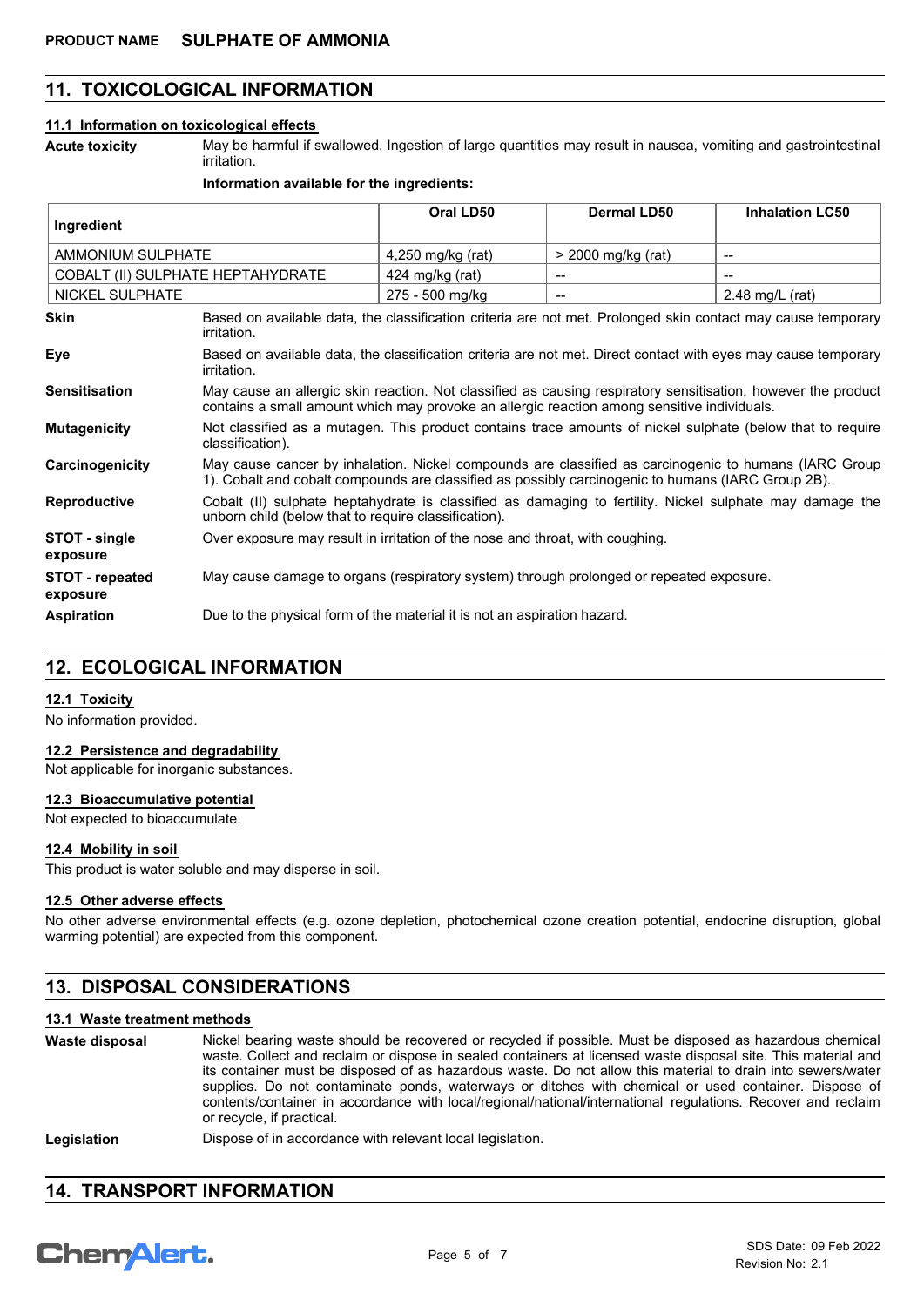### **NOT CLASSIFIED AS A DANGEROUS GOOD BY THE CRITERIA OF THE ADG CODE, IMDG OR IATA**

|                                     | <b>LAND TRANSPORT (ADG)</b> | <b>SEA TRANSPORT (IMDG / IMO)</b> | AIR TRANSPORT (IATA / ICAO) |
|-------------------------------------|-----------------------------|-----------------------------------|-----------------------------|
| 14.1 UN Number                      | None allocated.             | None allocated.                   | None allocated.             |
| 14.2 Proper<br><b>Shipping Name</b> | None allocated.             | None allocated.                   | None allocated.             |
| 14.3 Transport<br>hazard class      | None allocated.             | None allocated.                   | None allocated.             |
| 14.4 Packing Group                  | None allocated.             | None allocated.                   | None allocated.             |

### **14.5 Environmental hazards**

Not a Marine Pollutant.

### **14.6 Special precautions for user**

**Hazchem code** None allocated.

# **15. REGULATORY INFORMATION**

### **15.1 Safety, health and environmental regulations/legislation specific for the substance or mixture**

Classified as a Schedule 6 (S6) Standard for the Uniform Scheduling of Medicines and Poisons (SUSMP). **Poison schedule**

- Safe Work Australia criteria is based on the Globally Harmonised System (GHS) of Classification and Labelling of Chemicals (GHS Revision 7). **Classifications**
- **AUSTRALIA: AIIC (Australian Inventory of Industrial Chemicals)** All components are listed on AIIC, or are exempt. **Inventory listings**

### **16. OTHER INFORMATION**

**Additional information**

RESPIRATORS: In general the use of respirators should be limited and engineering controls employed to avoid exposure. If respiratory equipment must be worn ensure correct respirator selection and training is undertaken. Remember that some respirators may be extremely uncomfortable when used for long periods. The use of air powered or air supplied respirators should be considered where prolonged or repeated use is necessary.

EXPOSURE STANDARDS - TIME WEIGHTED AVERAGE (TWA) or WES (WORKPLACE EXPOSURE STANDARD) (NZ): Exposure standards are established on the premise of an 8 hour work period of normal intensity, under normal climatic conditions and where a 16 hour break between shifts exists to enable the body to eliminate absorbed contaminants. In the following circumstances, exposure standards must be reduced: Strenuous work conditions; hot, humid climates; high altitude conditions; extended shifts (which increase the exposure period and shorten the period of recuperation).

### PERSONAL PROTECTIVE EQUIPMENT GUIDELINES:

The recommendation for protective equipment contained within this report is provided as a guide only. Factors such as form of product, method of application, working environment, quantity used, product concentration and the availability of engineering controls should be considered before final selection of personal protective equipment is made.

### HEALTH EFFECTS FROM EXPOSURE:

It should be noted that the effects from exposure to this product will depend on several factors including: form of product; frequency and duration of use; quantity used; effectiveness of control measures; protective equipment used and method of application. Given that it is impractical to prepare a report which would encompass all possible scenarios, it is anticipated that users will assess the risks and apply control methods where appropriate.